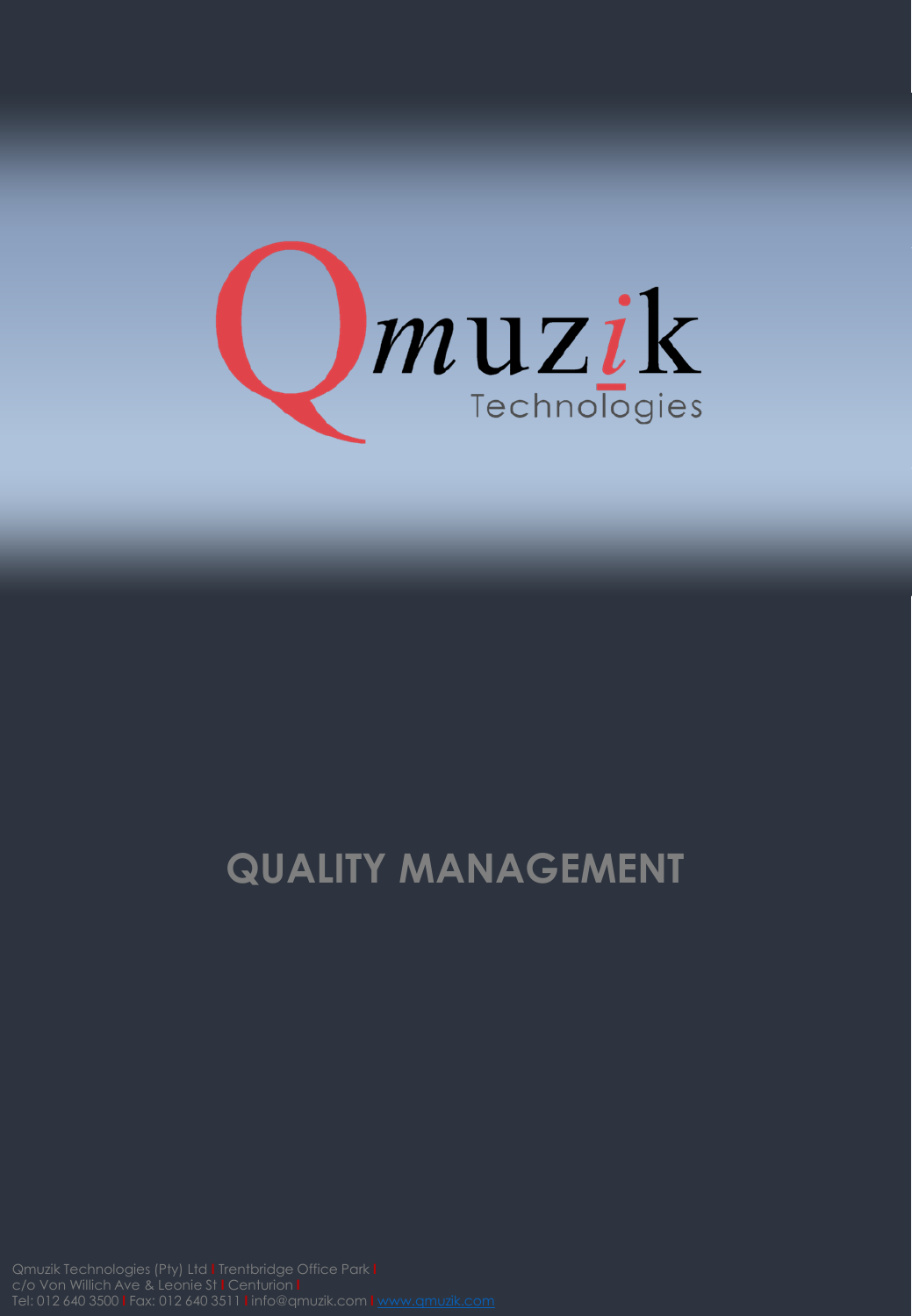

for all supply chain activities resulting in the replenishment of inventory. Via predefined quality inspection requirements per supplier and per part number it automatically enforces the required inspections and the recording of inspection results for goods received from suppliers and goods manufactured inhouse.

Quality requirements are tailored to relate to specific sales contracts. This ensures that quality inspections are performed before received /completed goods can be issued or shipped. Quarantine actions are launched for goods already in inventory to place the stock in quarantine and to prevent usage until the issues have been resolved. This further provides the ability to measure performance against quality specifications and to reduce the risk of applying goods that do not conform to specification.

Inspection requirements are predefined per part number and define whether inspection is optional or enforced. Options are also provided to specify whether inspection can be done in an inspection area or whether the stock must be directly received into a store (which may be the case for dangerous goods regulation items with a hazard classification or goods that have shelf life and special storage requirements). Where the latter applies, the stock is received but automatically placed in a quarantine status.

• Documents (such drawings, specifications and procedures) can be linked to parts to further assist in the QA process. Electronic versions of such documents can also be viewed on-line.

Contract and project specific requirements can also be defined and these may include rules regarding customer approved suppliers, enforcement of procuring from original equipment manufacturers, special QA procedures and customer acceptance criteria, packaging, marking, serialization, surface treatment and part substitution rules. These rules are exposed to all participants in the Supply chain and enforced by the system where applicable.

• Quality actions can be autolaunched by the Qmuzik system as per predefined inspection codes or can be launched manually as and when required. Quality actions are launched during goods receipt from the suppliers and against any internal order via a predefined inspection operations listed on an order. All automated QA actions place the process on hold, prompts the quality controller for action and requires an action that releases the process before inventory can be issued or shipped.

• Quarantine Actions can also be auto-launched or can be done manually via user-intervention against any existing inventory item in a store, in which case the stock will reside in a quarantined status until the quarantine corrective action has been cleared.